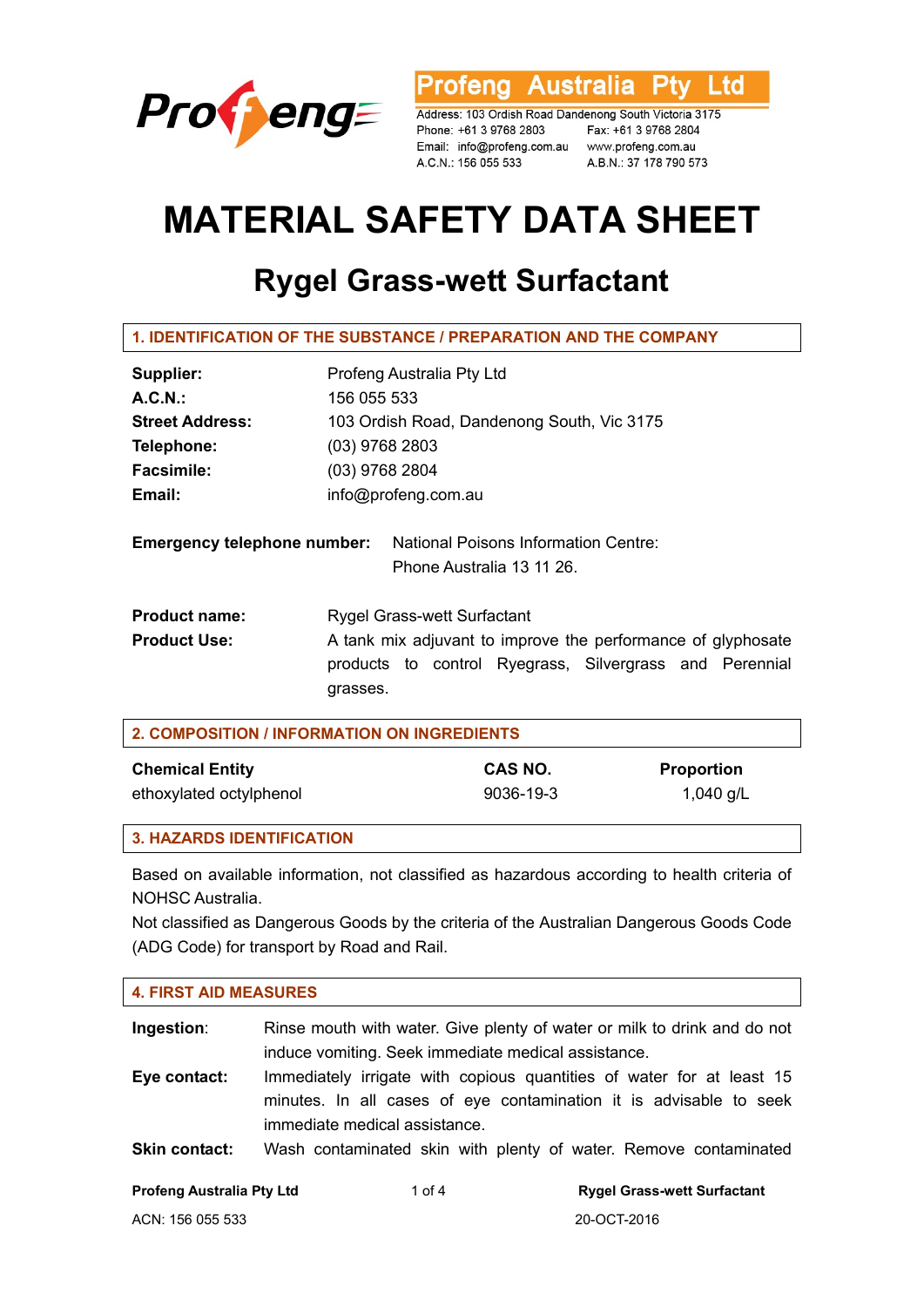

Australia ∟td

Address: 103 Ordish Road Dandenong South Victoria 3175 Phone: +61 3 9768 2803 Email: info@profeng.com.au www.profeng.com.au A.C.N.: 156 055 533

Fax: +61 3 9768 2804 A.B.N.: 37 178 790 573

clothing and wash before reuse. If irritation persists seek medical advice. **Inhalation:** Remove victim from exposure. Seek medical assistance if symptoms persist.

**Notes to physician:** Treat symptomatically.

# **5. FIRE-FIGHTING MEASURES**

#### **Suitable extinguishing media**

Use water fog, dry chemical, foam, carbon dioxide, BFC.

#### **Hazards from combustion products**

Combustible liquid. Product of combustion may include carbon dioxide, carbon monoxide, smoke and fumes.

#### **Precautions for Firefighters and Special Protective Equipment**

Firefighters to wear self-contained breathing apparatus if risk of exposure to vapour or products of combustion.

# **6. ACCIDENTAL RELEASE MEASURES**

#### **Emergency Procedure**

W ash area down thoroughly with water or cover with absorbent (soil, sand, vermiculite). Collect and seal in properly labeled drums for disposal. Wash area down effected area with excess water. Spills are slippery.

If contamination of sewers or waterways has occurred advise the local emergency services.

# **7. HANDLING AND STORAGE**

Store in closed original container in a well-ventilated place, as cool as possible. Do not store for prolonged periods in direct sunlight. Triple rinse containers before disposal and add rinsings to tank.

#### **8. EXPOSURE CONTROLS/PERSONAL PROTECTION**

#### **National occupational exposure limits**

No value assigned for this specific material by the National Occupational Health and Safety Commission (NOHSC Australia).

**Engineering Controls:** Use good occupational work practice with adequate ventilation.

**Personal protection equipment:** W ear overalls, goggles and impervious gloves.

Always wash hands before smoking, eating, drinking or using the toilet. Wash contaminated clothing and other protective equipment before storage or re-use.

**Form / Colour / Odour:** clear liquid

ACN: 156 055 533 20-OCT-2016

**Profeng Australia Pty Ltd** 2 of 4 **Rygel Grass-wett Surfactant**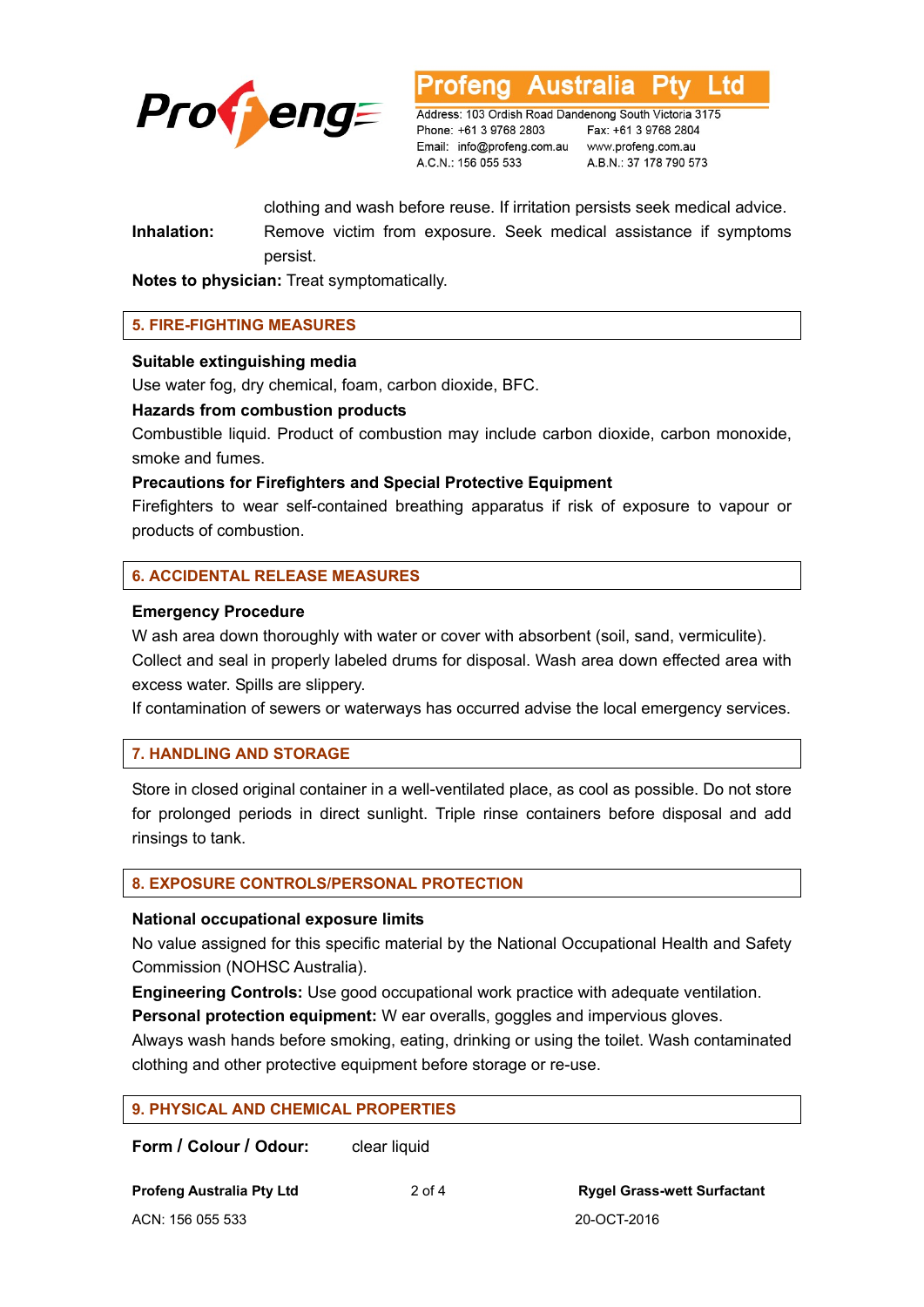

Australia ∟td

Address: 103 Ordish Road Dandenong South Victoria 3175 Phone: +61 3 9768 2803 Email: info@profeng.com.au www.profeng.com.au A.C.N.: 156 055 533

Fax: +61 3 9768 2804 A.B.N.: 37 178 790 573

| Solubility:              | disperses in water |
|--------------------------|--------------------|
| Specific Gravity (15°C): | $1.04$ approx.     |
| <b>Flashpoint</b>        | $>100^{\circ}$ C   |
| pH (1% aq)               | $6 - 8$            |

**10. STABILITY AND REACTIVITY** 

**Stability**: Avoid strong oxidising agents

# **11. TOXICOLOGICAL INFORMATION**

No adverse health effects expected if the product is handled in accordance with this Safety Data Sheet and the product label. Symptoms that may arise if the product is mishandled are:

#### **Acute Effects**

| Ingestion: | All ingredients have low acute toxicity. Ingestion may cause nausea and |
|------------|-------------------------------------------------------------------------|
|            | vomiting.                                                               |

- Eye contact: An eye irritant.
- Skin contact: W ill degrease skin and may lead to mild irritation on repeated or prolonged exposure.
- Inhalation: Prolonged inhalation of mists may produce respiratory irritation and headaches at high exposure.

Long Term Effects: No information available for product.

# **Acute toxicity:**

No LD50 data available for product. Based on knowledge of related constituents: Acute oral LD50 (rat) > 1,800 mg/kg Acute Dermal LD50 (mouse) > 3,000 mg/kg

# **12. ECOLOGICAL INFORMATION**

Generally regarded as hard when tested for biodegradability in accordance with AS1792- 1976. Do not contaminate streams, rivers or waterways with the chemical or used container.

# **13. DISPOSAL CONSIDERATIONS**

Triple or, preferably, pressure rinse containers before disposal. If recycling, replace cap and return containers to recycler or designated collection point. If not recycling, break, crush, puncture and bury empty containers in local authority landfill. If not available bury the containers below 500 mm in a disposal pit specifically marked and setup for this purpose clear of waterways, vegetation and roots. Empty containers and product should not be burnt. Refer to State/Territory Land Waste Management Authority. Dispose of material through a licensed waste contractor.